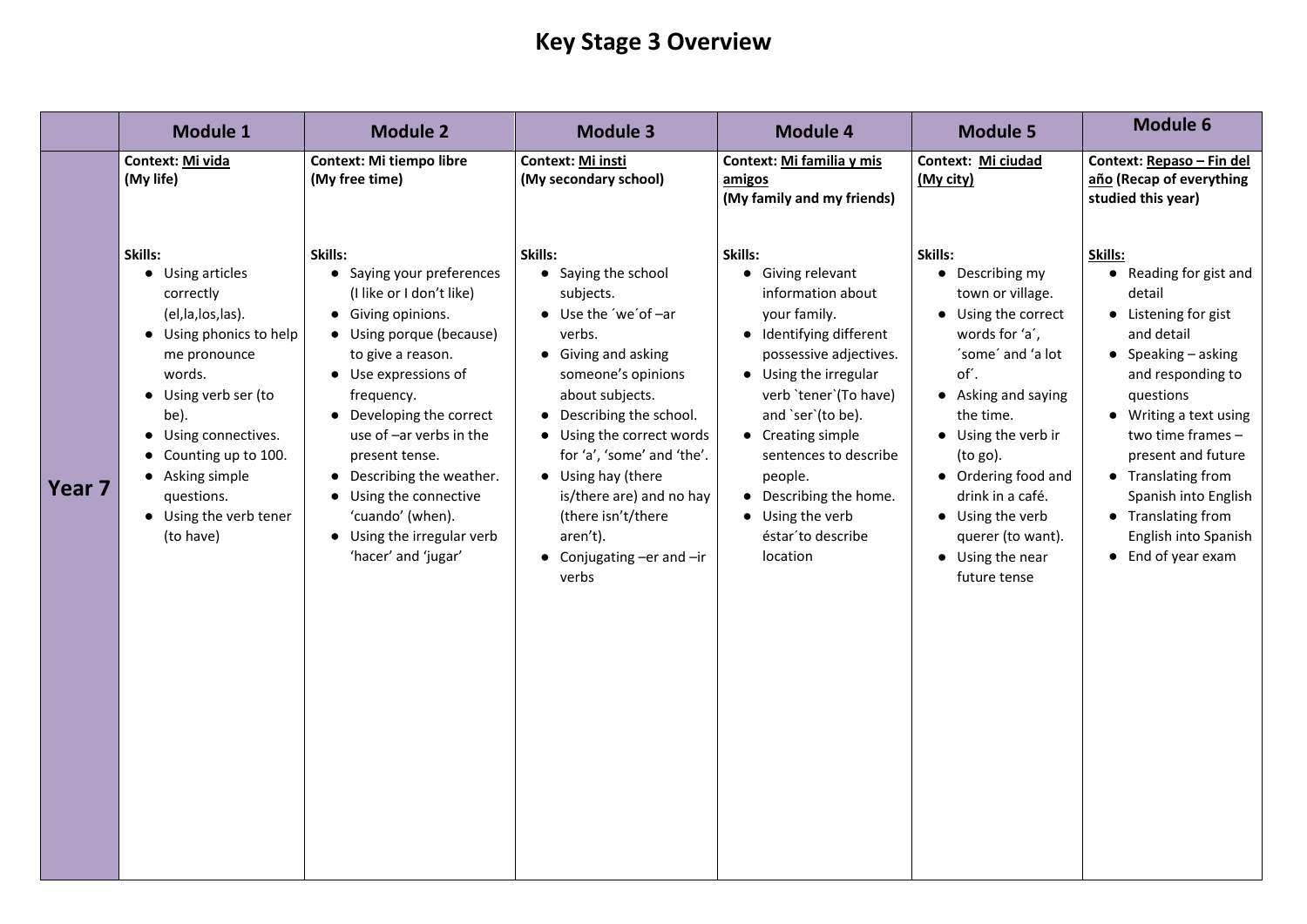## **Key Stage 3 Overview**

|        | <b>Module 1</b>                                                                                                                                                                   | <b>Module 2</b>                                                                                                                                                                                                                                                                                                                                                             | <b>Module 3</b>                                                                                                                                                                                                                             | <b>Module 4</b>                                                                                                                                                                                                                                     | <b>Module 5</b>                                                                                                                                                                                                                                            | <b>Module 6</b>                                                                                                                                                                                                                                                                                                                                              |
|--------|-----------------------------------------------------------------------------------------------------------------------------------------------------------------------------------|-----------------------------------------------------------------------------------------------------------------------------------------------------------------------------------------------------------------------------------------------------------------------------------------------------------------------------------------------------------------------------|---------------------------------------------------------------------------------------------------------------------------------------------------------------------------------------------------------------------------------------------|-----------------------------------------------------------------------------------------------------------------------------------------------------------------------------------------------------------------------------------------------------|------------------------------------------------------------------------------------------------------------------------------------------------------------------------------------------------------------------------------------------------------------|--------------------------------------------------------------------------------------------------------------------------------------------------------------------------------------------------------------------------------------------------------------------------------------------------------------------------------------------------------------|
|        | <b>Context: Mis vacaciones</b><br>(My holidays)                                                                                                                                   | Context: Todo sobre mi vida<br>(Everything about my life)                                                                                                                                                                                                                                                                                                                   | Context: jA comer!<br>(Let's Eat!)                                                                                                                                                                                                          | Context: ¿Qué hacemos?<br>(What are we doing?)                                                                                                                                                                                                      | <b>Context: Operación</b><br>verano<br>(Summer operation)                                                                                                                                                                                                  | Context: Repaso-I<br>año (Recap of ever<br>studied this year)                                                                                                                                                                                                                                                                                                |
| Year 8 | Skills:<br>Describing your<br>holidays.<br>Using the preterite<br>of ir.<br>• Using the preterite.<br>Using no with the<br>preterite.<br>Giving my opinions<br>about my holidays. | Skills:<br>Describing our use<br>above the new<br>techonologies.<br>• Using the present tense<br>of regular verbs.<br>• Using expressions of<br>frequency.<br>• Giving a range of<br>opinions and reasons.<br><b>Giving opinions about</b><br>$\bullet$<br>music and TV<br>programmes.<br>• Using the comparative.<br>Using the preterite of<br>$\bullet$<br>hacer (to do). | Skills:<br>• Giving opinions about<br>food.<br>Using a wider range of<br>opinions.<br>• Asking about the meals.<br>• Using negatives.<br>Using usted/ustedes.<br>• Ordering a meal in a<br>restaurant.<br>• Using the near future<br>tense. | Skills:<br>• Asking where and<br>when to meet.<br>$\bullet$ Using me/te gustaría +<br>infinitive.<br>• Using querer (to want)<br>and poder (can).<br>• Using reflexive verbs.<br>• Using sequences and<br>frequency words.<br>• Describing clothes. | Skills:<br>$\bullet$ Describing a<br>holiday home.<br>• Using the<br>comparative and<br>superlative.<br>• Describing the<br>activities.<br>$\bullet$ Using the<br>imperative.<br>Using three tenses<br>together (present,<br>preterite and near<br>future) | Skills:<br>• Reading for g<br>detail<br>• Listening for<br>and detail<br>• Speaking $-$ as<br>and respondi<br>questions<br>Writing a lon<br>$\bullet$<br>text using thr<br>time frames -<br>present, past<br>future<br><b>Translating fr</b><br>$\bullet$<br>Spanish into<br><b>Translating fr</b><br>$\bullet$<br>English into S<br>$\bullet$ End of year e |

- ribing a
- ay home.
- the
- arative and
- rlative.
- ibing the
- ties.
- the
- rative.
- three tenses her (present,
- rite and near e)

**Context: Repaso – Fin del año (Recap of everything studied this year)**

### **Skills:**

- Reading for gist and detail
- Listening for gist and detail
- Speaking asking and responding to questions
- Writing a longer text using three time frames – present, past and future
- Translating from Spanish into English
- Translating from English into Spanish
- End of year exam